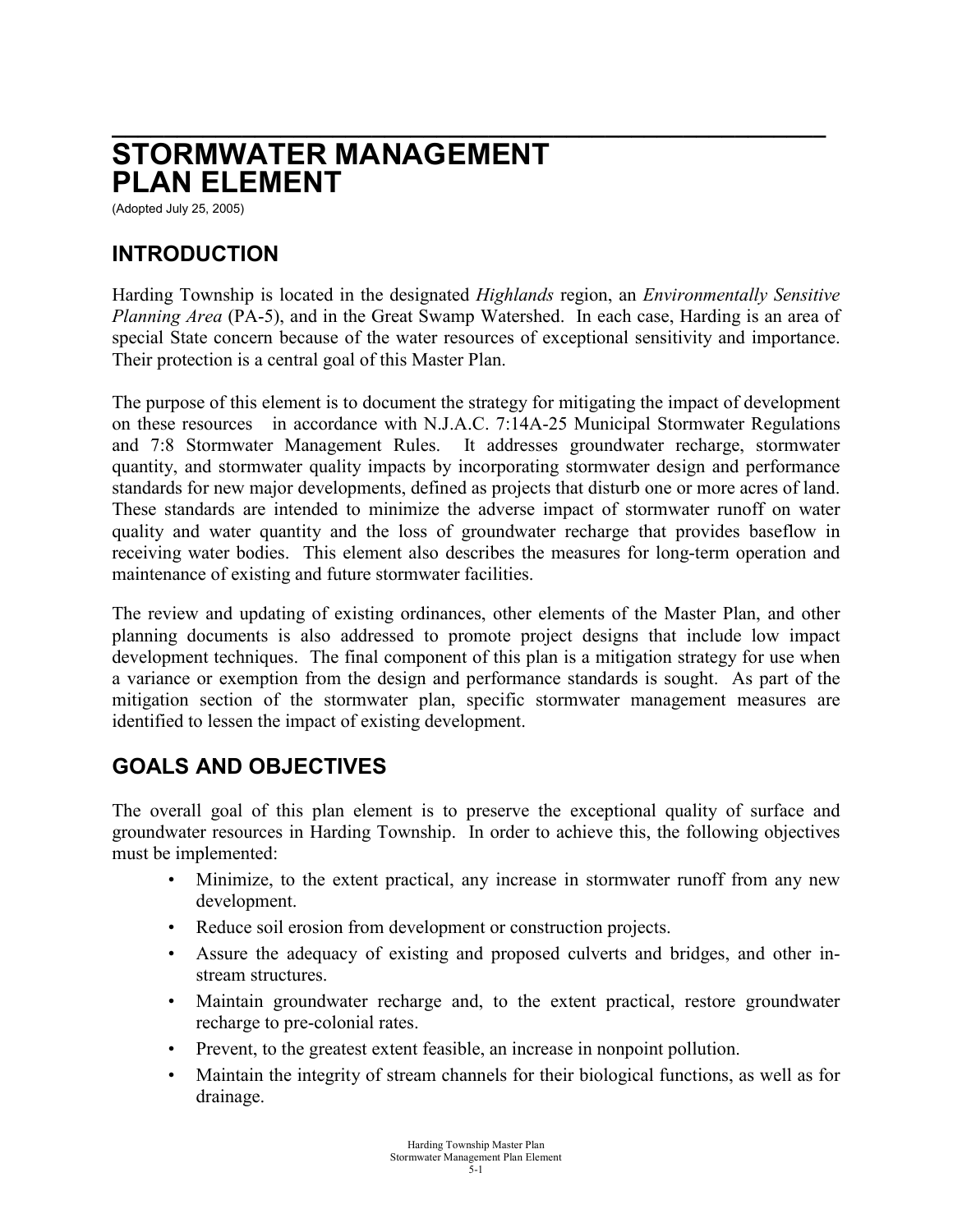- Minimize pollutants in stormwater runoff from new and existing development to restore, enhance, and maintain the chemical, physical, and biological integrity of the waters of the state, to protect public health, to safeguard fish and aquatic life and scenic and ecological values, and to enhance the domestic, municipal, recreational, industrial, and other uses of water.
- Reduce flood damage, including damage to life and property.

To achieve these objectives, specific stormwater design and performance standards for new development are outlined. Additionally, stormwater management controls to address impacts from existing development are proposed. Preventative and corrective maintenance strategies are included to ensure long-term effectiveness of stormwater management facilities. Safety standards for stormwater infrastructure to be implemented to protect public safety are also outlined.

# **BACKGROUND**

Harding Township serves as the headwaters for major tributaries of the Passaic River. Figure 8 illustrates the various waterways and watersheds of the township. Out of Harding's total of 13,100 acres, 12,793 acres lie within the drainage basin of the Passaic River. This can be broken down into five sub-basins, defined by waters flowing into the five largest waterways in the township: Loantaka Brook, Great Brook, Primrose Brook, Black Brook and the Passaic River. Over 97 percent of the township's land area drains into the Great Swamp. A small area, comprised of about 300 acres in the northwesterly corner of the township, lies within the headwaters of the Whippany River drainage basin and is not directly tributary to either the Great Swamp or the Passaic River. All but 300 acres are located within the Great Swamp basin and approximately 36 percent of the basin itself is comprised of lands within Harding.

A detailed discussion of each watershed and stream is provided in the Environmental Resources Inventory of this Master Plan. Water quality classifications assigned by the NJDEP to the township's waterways are as follows:

- Silver Brook: Freshwater-2, Non-trout
- Great Brook: Freshwater-2, Non-trout
- Mill Brook: Freshwater-2, Non-trout
- Primrose Brook (above Lee's Hill Road): Freshwater-2, Trout Production, Category 1
- Primrose Brook (below Lee's Hill Road): Freshwater-2, Non-trout
- Passaic River (above Osborn Pond): Freshwater-2, Trout Production, Category 1
- Passaic River (Osborn Pond and below): Freshwater-2, Non-trout

It should be noted that all township waterways are designated Category 1 waters as soon as they enter the Great Swamp National Wildlife Refuge.

Water quality studies conducted on the Great Swamp's tributary streams point to the detrimental impact of land development without good stormwater management policies. These studies have raised concern among various groups and at all levels of government that unless development policies in the watershed, and especially those concerning stormwater management, are modified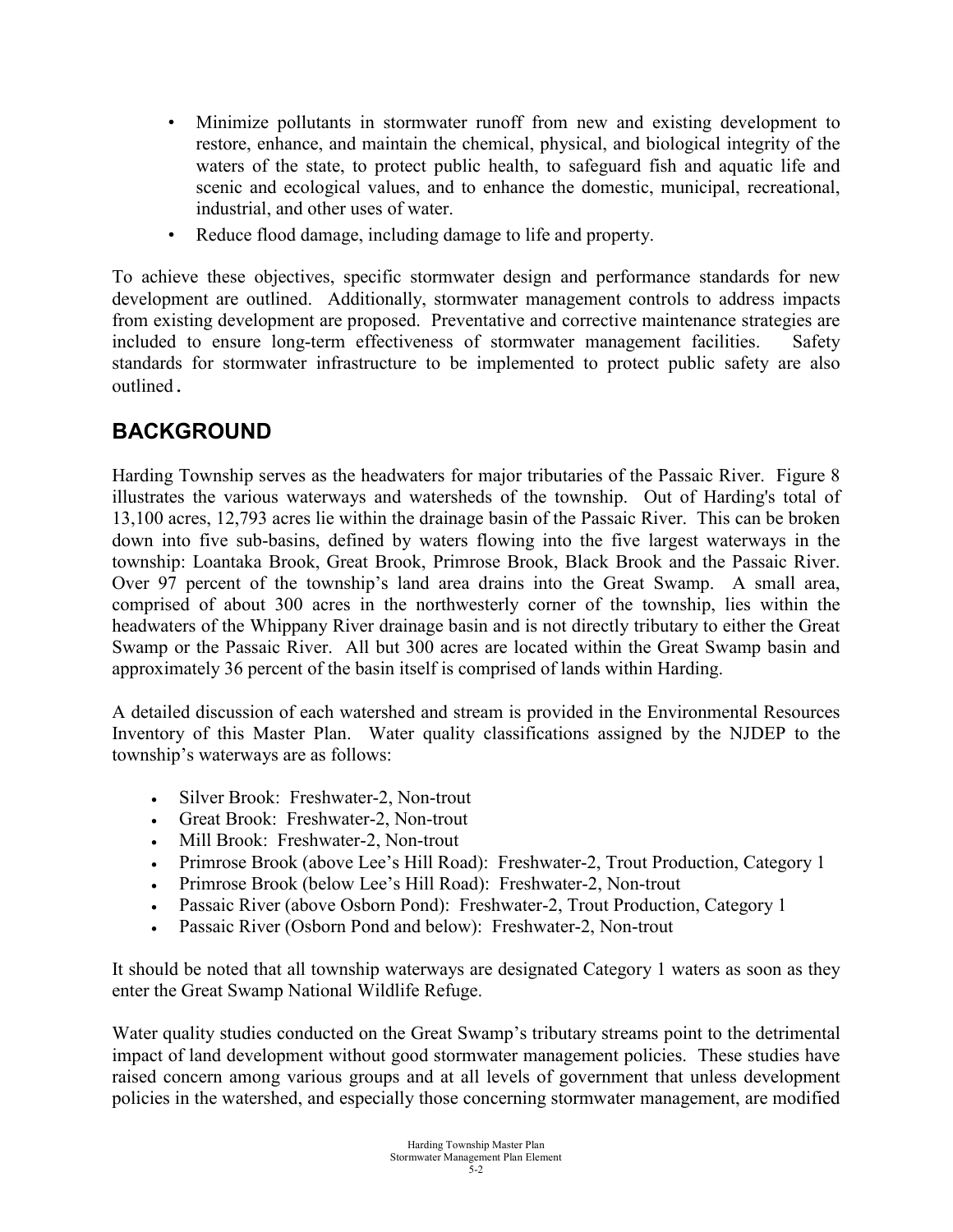there will be further degradation of the waters flowing into the National Wildlife Refuge. The major concern is that urban development in the watershed is having the effect of increasing the volume, rate, and pollution of stormwater flowing into the Refuge.

## **EFFECT OF DEVELOPMENT ON WATER RESOURCES**

Land development can dramatically alter the hydrologic cycle of a site and, ultimately, an entire watershed as shown in the illustration below. Prior to development, native vegetation can either directly intercept precipitation or draw that portion that has infiltrated into the ground and return it to the atmosphere through evapotranspiration. Development can remove this beneficial vegetation and replace it with lawn or impervious cover, reducing the site's evapotranspiration and infiltration rates. Clearing and grading a site can remove depressions that store rainfall. Construction activities may also compact the soil and diminish its infiltration ability, resulting in increased volumes and rates of stormwater runoff from the site.

Additional impacts from development are created when impervious areas are connected to each other through gutters, channels, and storm sewers. These features transport stormwater runoff to downstream waterways more quickly than natural areas. This shortening of the transport or travel time quickens the rainfall-runoff response of the drainage area, causing stream flows in downstream waterways to peak faster and higher than natural conditions. These increases can create new and aggravate existing downstream flooding and erosion problems and increase the quantity of sediment in the channel. Filtration of runoff and removal of pollutants by surface and channel vegetation is eliminated by storm sewers that discharge runoff directly into a stream.

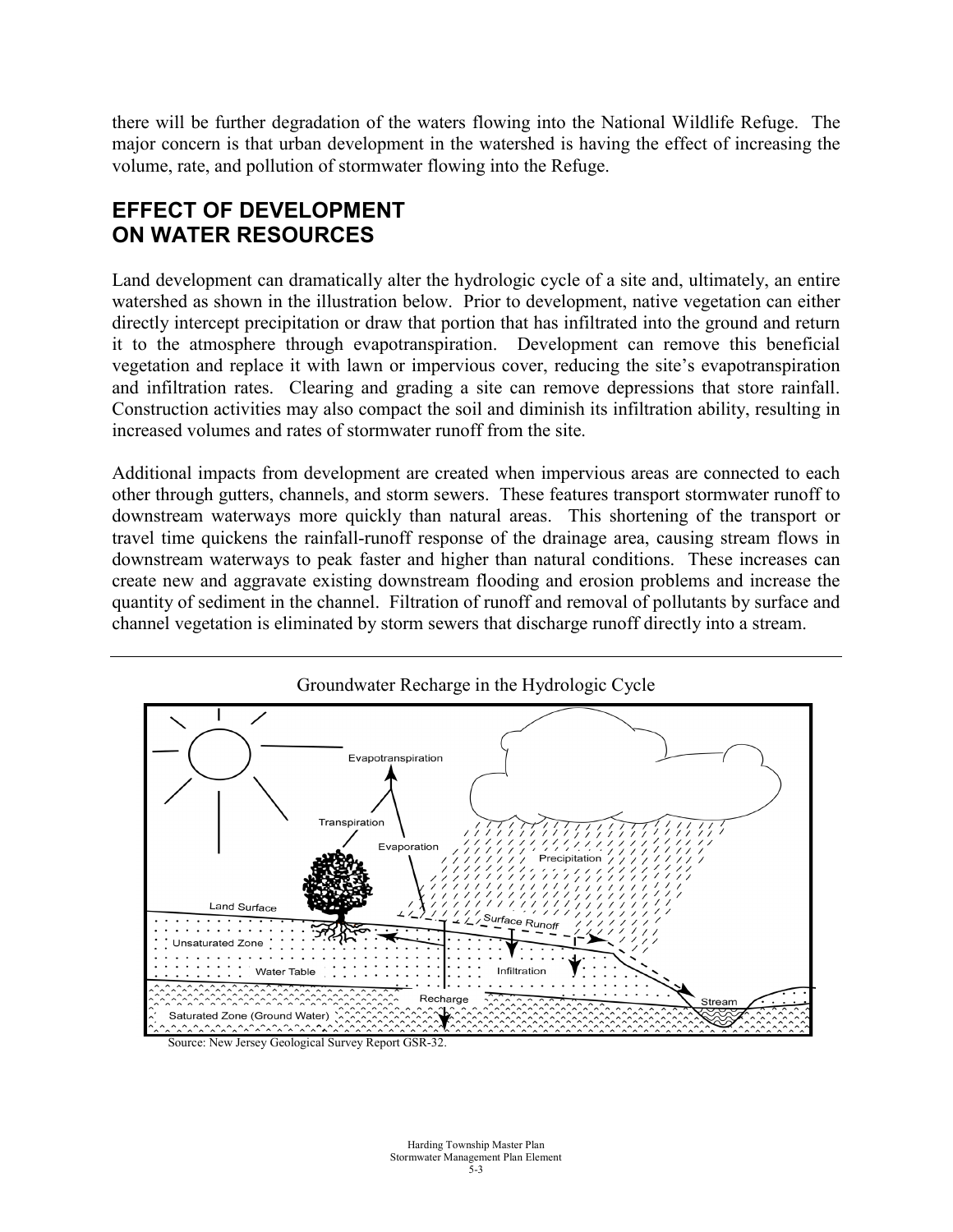Increases in impervious area can also decrease opportunities for infiltration which, in turn, reduces stream base flow and groundwater recharge. Reduced base stream flows and increased peak stream flows produce greater fluctuations between normal and storm flow rates, which can increase channel erosion. Reduced base flows can also negatively impact the hydrology of adjacent wetlands and the health of biological communities that depend on base flows. Finally, erosion and sedimentation can destroy habitat from which some species cannot adapt.

In addition to increases in stormwater runoff peak flows, stormwater volumes, and loss of groundwater recharge, land development often results in the accumulation of pollutants on the land surface that runoff can mobilize and transport to streams. New impervious surfaces and cleared areas created by development can accumulate a variety of pollutants from the atmosphere, fertilizers, animal wastes, and leakage and wear from vehicles. Pollutants can include metals, suspended solids, hydrocarbons, pathogens, and nutrients.

Land development can also adversely affect water quality and stream biota in more subtle ways. For example, stormwater falling on impervious surfaces or stored in detention or retention basins can become heated and raise the temperature of the downstream waterway, adversely affecting cold water fish species such as trout. Development can remove trees along stream banks that normally provide shading, stabilization, and leaf litter that falls into streams and becomes food for the aquatic community.

## **DESIGN AND PERFORMANCE STANDARDS**

Effective stormwater and water resource management are vital in order to maintain high water quality and supply for a major portion of northern New Jersey (Buried Valley Sole Source Aquifer system). This aquifer system is shown on Figure 4 and groundwater recharge to this aquifer is shown on Figure 2. The township has a special responsibility in this regard in connection with the Great Swamp National Wildlife Refuge because nearly the entire township is in the Great Swamp Watershed.

The township's current design and performance standards for stormwater management can be traced back in time to 1993. It was at that time that the NJ Department of Environmental Protection (NJDEP) adopted a goal of *no net increase* in the volume, rate, and pollution from stormwater runoff for the Great Swamp Watershed. Subsequently, in 1995, the ten municipalities within the watershed of the Great Swamp formally organized the Ten Towns Great Swamp Watershed Management Committee "to establish a common and comprehensive set of regulations and operating practices within their sphere of authority in order to prevent and/or minimize adverse impact upon water quality, wildlife and human well-being within the watershed."

The township worked with the Ten Towns Committee and developed a stormwater ordinance that established design and performance standards necessary to achieve the goal of *no net increase* in the volume, rate, and pollution from stormwater runoff in the Great Swamp Watershed. This ordinance was adopted by Harding Township in 1999. However, because of the Residential Site Improvement Standards adopted by the NJ Department of Community Affairs in 1997, the township's stormwater ordinance was only applicable to nonresidential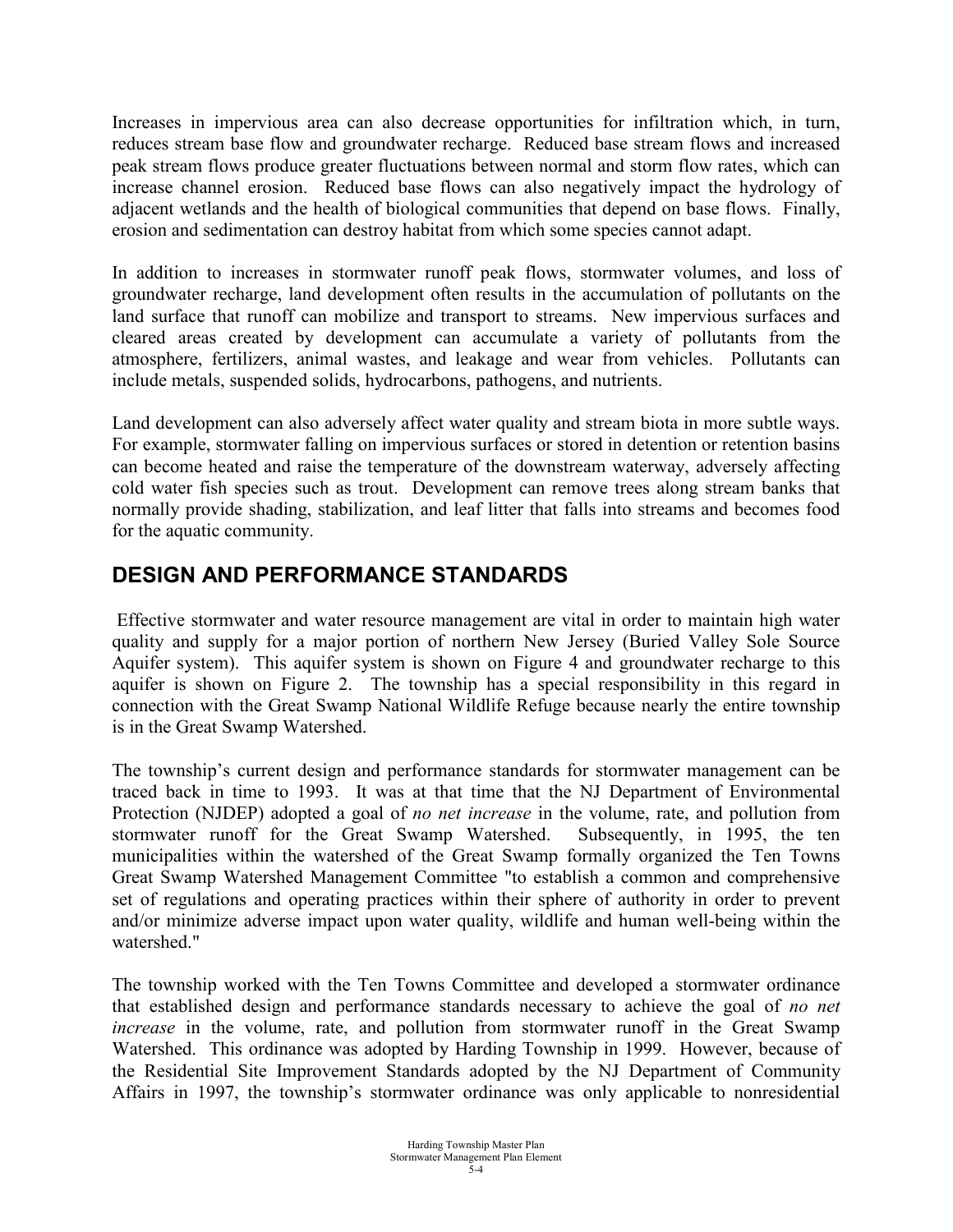development. The township subsequently applied to the Site Improvement Advisory Board for *Special Area* designation of the Great Swamp Watershed. This designation allowed the township to establish *Special Area Standards* for stormwater management in the Great Swamp Watershed. The township's *Special Area Standards* for Stormwater was approved by the NJ Site Improvement Advisory Board in 2002. This standard is substantially the same as the township's stormwater management ordinance adopted in 1999 and is also intended to achieve the *no net increase* goal established for the Great Swamp Watershed by the NJDEP in 1993.

In 2004, the NJDEP adopted N.J.A.C. 7:8-5 (Stormwater Management). This regulation established stringent requirements for stormwater management and recharge as dictated by the Phase II Stormwater Discharge Permitting requirements of the Clean Water Act. The township has carefully reviewed these new regulations and concluded that its stormwater management ordinance (for nonresidential development) and its *Special Area Standards* for Stormwater (for residential development) meet or exceed the design, performance, and safety requirements of N.J.A.C. 7:8-5 and 7:8-6. The township has already submitted the *Special Area Standards* to the NJDEP for its review and is currently working with personnel from the NJDEP to identify and resolve any minor discrepancies between the township and State requirements.

# **PLAN CONSISTENCY**

Harding Township is not within a regional stormwater management planning area and no total maximum daily loads (TMDLs) have been established for any contaminants for any waters within the township; therefore this plan does not need to be consistent with any regional stormwater management plan or any TMDLs. If any regional stormwater management plan or TMDLs are developed in the future, this element will be updated.

This Stormwater Management Plan Element is consistent with the Residential Site Improvement Standards (RSIS) at N.J.A.C. 5:21 and the *Special Area Standards* established for Harding Township. The township will utilize the most current update of the RSIS *Special Area Standard* in the stormwater management review of residential developments. This element will be updated to be consistent with any future updates to the RSIS and the *Special Area Standards.*

The township's Stormwater Management Ordinance and RSIS *Special Area Standards* both require the preparation of maintenance plans for stormwater management facilities. Furthermore, all applicants for final subdivision or site plan approval are required to enter into an agreement with the township to ensure the long term perpetual operation, maintenance, repair, and safety of the stormwater management facility.

The township's Stormwater Management Ordinance and RSIS *Special Area Standards* require all new development and redevelopment plans to comply with New Jersey's Soil Erosion and Sediment Control Standards. Because Harding Township is an exempt municipality, as defined by the New Jersey Soil Erosion and Sediment Control Act of 1975, the township is responsible for reviewing, certifying, and enforcing soil erosion control measures. During construction, township inspectors will observe soil erosion and sediment control measures and require compliance with the standards.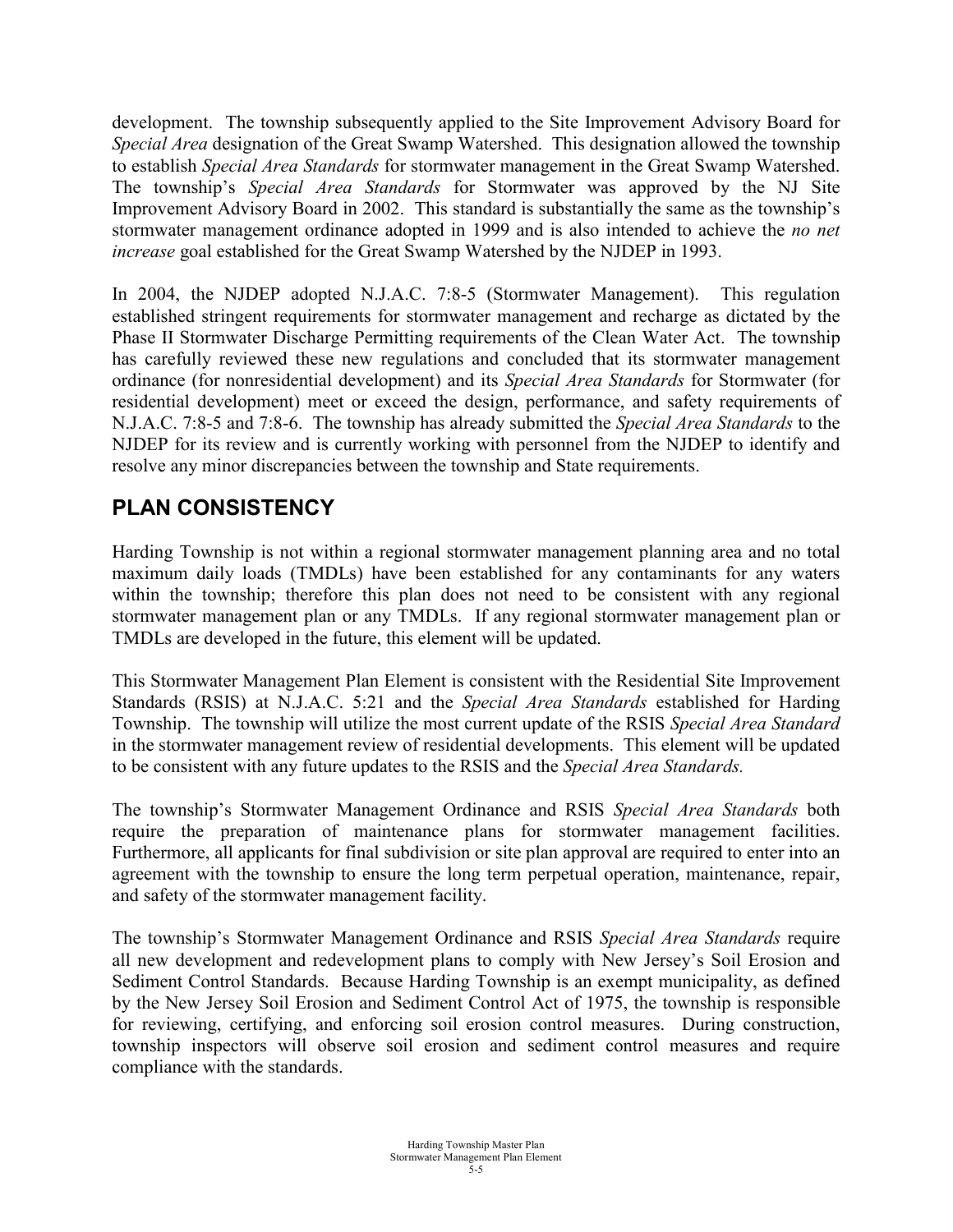#### **NONSTRUCTURAL STORMWATER MANAGEMENT STRATEGIES**

Harding Township's Stormwater Management Ordinance and RSIS *Special Area Standards* already incorporate extensive nonstructural stormwater management strategies. These strategies include the preservation of wooded buffers along watercourses, the disconnection of impervious surfaces, and the restoration of meadow environments. Additionally, several zoning changes intended to reduce stormwater impacts from new development have recently been adopted. These include reduced building coverage limitations, impervious coverage limitations, larger lot size requirements, and a lot size-averaging subdivision option. The township will continue to identify and evaluate potential changes to the Master Plan and land use and development ordinances that will encourage reductions in stormwater impacts from development.

# **LAND USE/BUILD-OUT ANALYSIS**

The Stormwater Management Rules [N.J.A.C. 4.3(a)] require the preparation of a build-out analysis for the township. In accordance with the schedule set forth in the rules, this build-out analysis must be completed by February 2, 2006. When completed, this plan element will be updated to include the build-out analysis.

#### **MITIGATION PLAN**

State rules provide for variances or exceptions from design and performance standards affecting stormwater management. They should be reviewed with great care and only granted in compelling circumstances because of the importance and sensitivity of the township's water resources. The township's Stormwater Management Ordinance requires that applicants who are unable to meet the "no net increase" provisions of the ordinance must demonstrate that adjacent waterways will not be impacted by:

- 1) Deterioration or damage of existing culverts, bridges, dams, and other structures.
- 2) Deterioration of the waterways' biological functions, drainage, floodwater conveyance, and other purposes.
- 3) Streambank or streambed erosion or siltation.
- 4) Increased flooding endangering public health, life, and property.

If compelling circumstances can be demonstrated and an applicant is granted a waiver from the strict requirements of the Stormwater Management Ordinance, the applicant should be required to provide mitigation, as necessary, to ensure that impacts outlined above will not be created.

Waivers from compliance with the township's RSIS *Special Area Standards* are governed by the requirements established at N.J.A.C. 5:21-3.2. In accordance with the requirements of the Stormwater Management Rules (N.J.A.C. 7:8), applicants will be required to submit Mitigation Plans if they are granted a waiver from the stormwater management design and performance standards. The following is a hierarchy of options for mitigation plans.